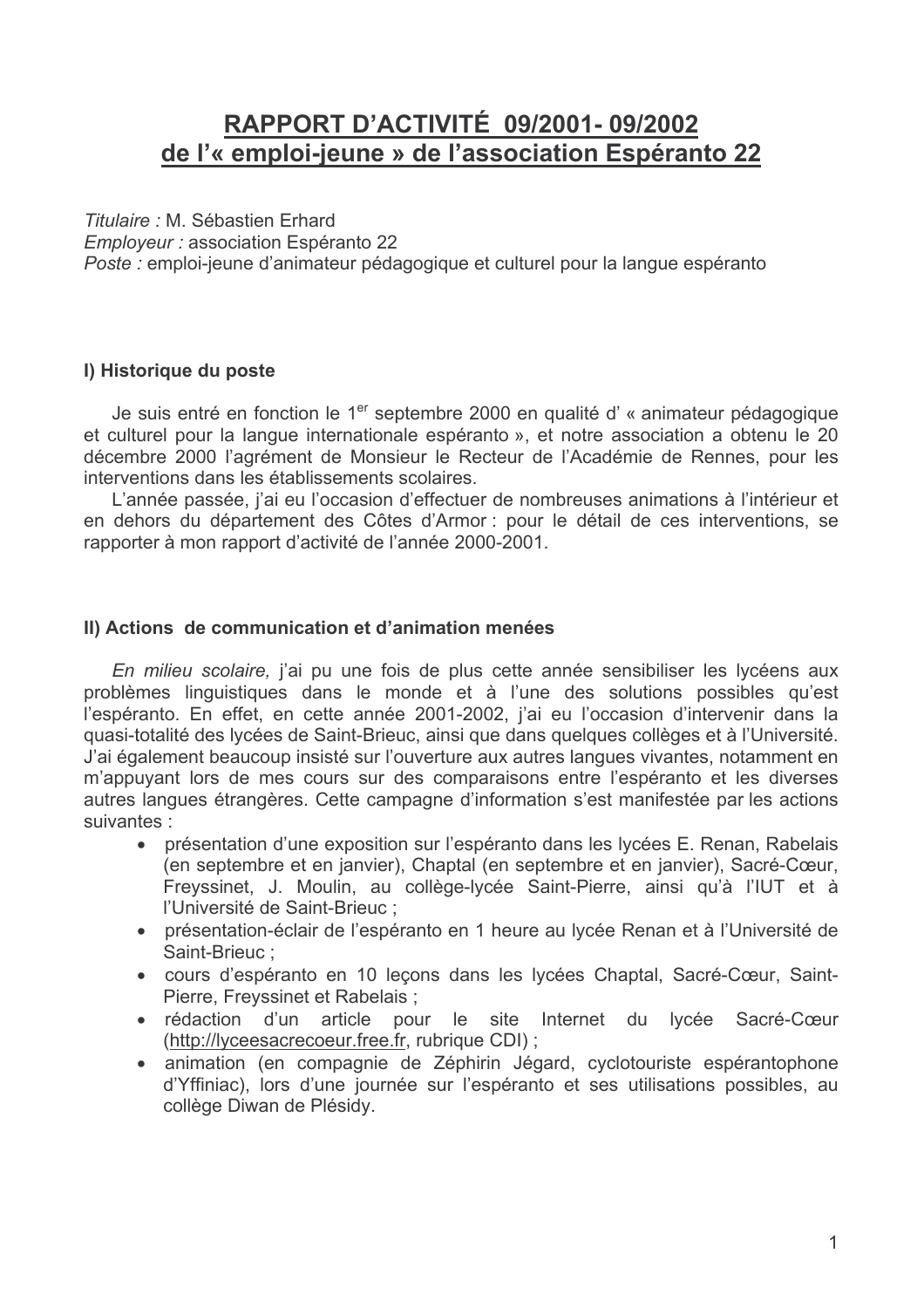En milieu extra-scolaire, j'ai pris part aux manifestations suivantes :

- tenue du stand d'espéranto au forum des associations de Saint-Brieuc;
- animation d'un magazine radio mensuel « Le monde au bout de la langue » sur la branche locale Radio-Clarté de la station radio RCF ;
- animation d'une émission hebdomadaire « Passeport pour le monde » sur la station locale Radio Activ', radio des jeunes de la ville de Langueux ;
- animation de cours public d'espéranto de 1<sup>er</sup> et de 2<sup>ème</sup> niveaux au centre social de la Croix St-Lambert, à Saint-Brieuc ;
- · mise en place et animation d'un cours express d'espéranto en 6 séances dans le quartier des Villages à Saint-Brieuc ;
- · animation des cours pour enfants au stage d'espéranto de Plouézec du 17 au 23 août 2002 (avec près de 200 participants de divers pays);
- création d'une liste de diffusion 'junaj-dungitoj' pour développer les contacts et les échanges entre les différents emplois-jeunes travaillant pour des associations d'espéranto en France ;
- création du portail Internet http://esperanto.bretonio.free.fr de la Fédération Espéranto-Bretagne (le site a été ouvert officiellement mi-janvier, et il connaît depuis une fréquentation de 150 visiteurs par mois en moyenne).

En dehors du département, j'ai participé à diverses manifestations dans un objectif de formation personnelle et d'information sur l'état actuel des recherches pédagogiques sur l'espéranto. Voici ces manifestations :

- · 30 janvier 2 février 2002 : tenue du stand et animation du cours-éclair d'espéranto quotidien au salon Expolangues à Paris (Grande Halle de la Villette);
- 8 février 2002 : participation au colloque sur « L'enseignement de l'espéranto » au siège d'Espéranto-France à Paris ;
- 9-10 février 2002 : participation au 3<sup>ème</sup> Séminaire Inter-Associatif de création de matériel Educatif & pédagogique en espéranto (IASE-3) à Paris ;
- 24 mars 2002 : participation et tenue du service librairie lors de l'Assemblée Générale de la Fédération Espéranto de Bretagne, à Loudéac ;
- 1<sup>er</sup> juin 2002 : tenue du stand espéranto au Forum des Langues du tonnerre à Brest:
- · 20-27 juillet 2002 : animation d'un stage d'espéranto au Château de Grésillon (49), centre culturel de l'espéranto en France.

# III) Production d'outils pédagogiques

- présentation de plusieurs exposés sur le thème des langues :
	- « Des langues par milliers » (présenté lors du repas Zamenhof, le samedi 8 décembre à Saint-Brieuc)
	- « Les langues internationales publiées »
- création d'un dépliant pour proposer aux élèves du primaire des formations propédeutiques, c'est-à-dire une initiation à l'espéranto comme préparation à l'apprentissage des langues étrangères ;